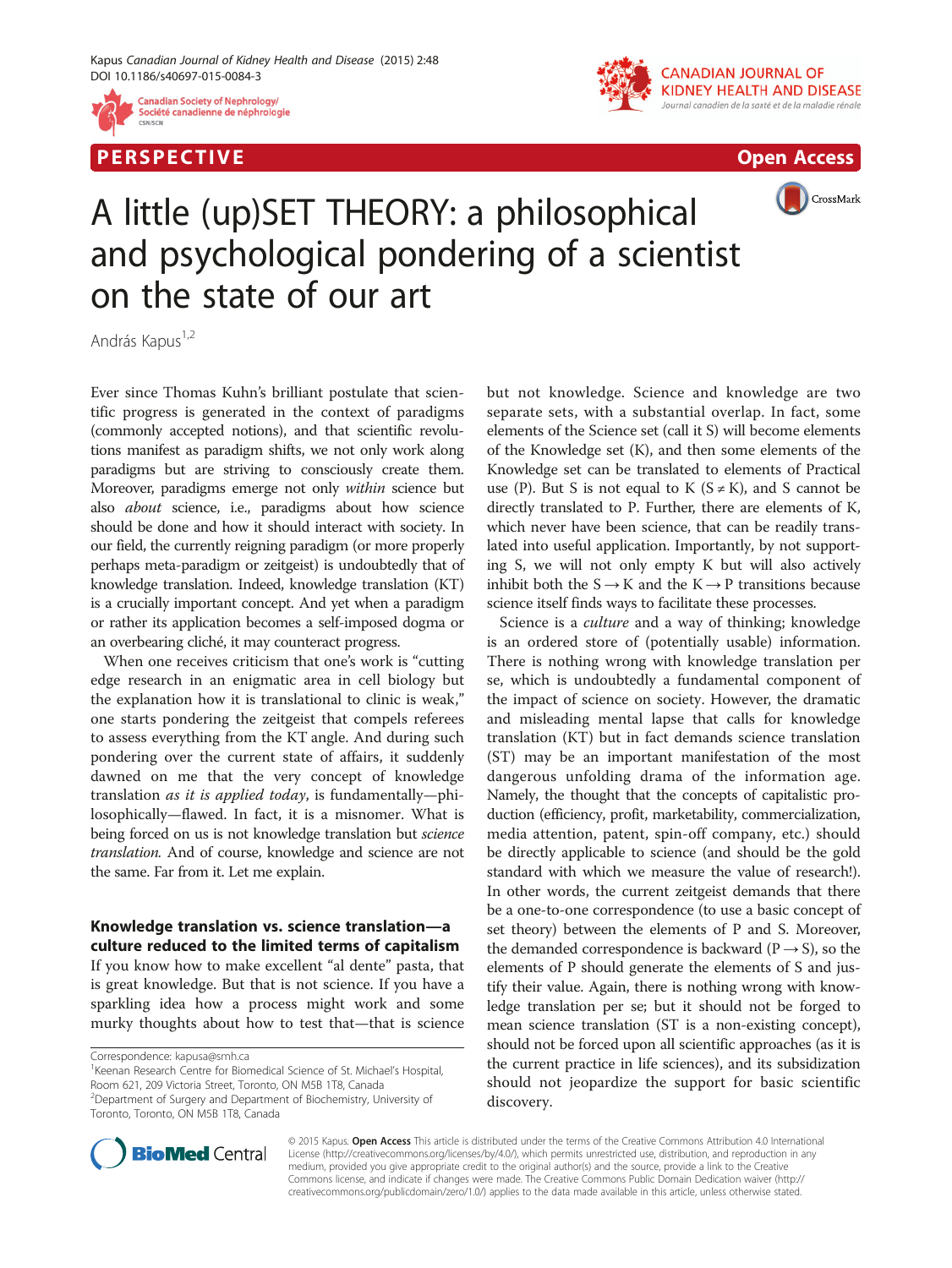The dangers of the current, direct profit-oriented view are manifold, far-reaching, and profound; they are particularly frightening because in our business-centered society, this profit-driven worldview has taken the guise of a self-evident truth. But our contemporary businessminded model is misleading and is not supported by the history of scientific progress; therefore, we scientists are increasingly responsible for informing the public about the mechanisms through which science has generated real breakthroughs. The current dominant view does not tell the real story of how curiosity did not kill the cat but cured the cat. Selecting one of thousands of examples, if Akira Endo had not asked why certain mushrooms are so good at killing their parasites, we would not have statins, which have been shown to reduce cardiovascular death by 30 % (and which might save us from a stroke at the next grant rejection). But seriously, the narrow-minded application of the current approach is a major disservice to society, slowing or diverting the very process which leads to real and translatable solutions to many of the world's burning problems, a fact made all the more tragic since we live in a time when we have a real chance to achieve these goals. And let me add one more shade to these complexities. There are (were) initiatives which served truly meaningful forms of knowledge translation. One of these was the MD/PhD program, which equipped the doctors of the future with strong training in fundamental science and basic research, allowing them to speak the languages of both theory and practice (and thereby truly translate between these), making them capable of appreciating, generating, and applying science. The recent cancelation of federal support for this program is as irrational and irresponsible as it is hypocritical.

What to fund is a key question, how to fund it is another. Clearly, the absence of predictability of funding decisions (e.g., the uncoupling of good, peer-reviewed scientific output from continued support) together with chronic underfunding has generated an emergent state that can be called the "negative nitrogen balance in research." Insufficient protein intake results in net protein loss, and hence, negative nitrogen balance. This exact parallel is found in research where insufficient support not only halts progress but generates net losses in terms of termination of highly qualified personnel (e.g., when our best and most productive and knowledgeable technicians become unaffordable), disposal of precious tools (e.g., animal and yeast colonies, libraries, etc.), and huge stretches of time and effort (e.g., the generation and regeneration of never-finalized and therefore perpetually preliminary data for grant applications). Thus, ironically, a system, which puts competitive efficiency on its banner, becomes increasingly inefficient and, to elaborate the metaphor, malnourished.

### The impact of the system on the spirit of inquiry and on the inquiring spirit

And we have not even taken into account the psychology of science-making yet. Where is the evidence proving that the state of being continuously threatened, living under the unrelenting pressure to align and comply, the burgeoning formalism, and all-pervasive competitiveness are the most efficient ways (borrowing again a concept from the production line) to do science and—as a consequence—to generate knowledge? While toughness and endurance are inevitably necessary—as nature is secretive enough—do these additional artificial hurdles not choke or scare away many of the most sensitive and original minds who are just not cut out for this propaganda-embellished, distorted struggle? Will we not lose those who have become scientists for the love of findings things out (as Feynman puts it) and not for advertising themselves and selling products? Are we not contra-selecting? Are we not losing the beauty in the beast? Do we not convert (quite often) burning enthusiasm to burnt-out enthusiasts? The current trend does not favor or often even allow risk taking, daydreaming, contemplation and failure, all of which are essential components of any creative process. In fact, productivity (a concept of business mentality) is much favored over creativity (a concept of scientific mentality). Society advocates multiculturalism over monolithic dogmas; why then in science, one of the highest domains of human culture, have we become so narrow-minded and dogmatic? How has a sense of relevance become more important and more valued than the pursuit of in-depth understanding?

Lately, I have also noticed some alarming signs in ourselves, in the way we turn to scientific questions—trends that involve what I call self-censorship and thought abortion. We gradually cease to see things for what they are, viewing them in the false light of what they might (or should) become, what they could be used for—a paradox, since their full potential will never surface unless we uncover their true nature. In the past, when I saw an interesting phenomenon, my question was "how does it come about, what could be the mechanism of it?" Nowadays, the question is "how it can be pragmatically applied, what it is good for?" And if the answer is not immediately clear (and how would it be without having the knowledge?), then the following stereotype sets in: I cannot propose to investigate this process in a grant because nobody will accept it as a "legitimate" question. Or I should come up with an (often terribly overstretched) application just to justify the question. One knows that a straightforward approach just will not work in the current funding system whose philosophy (rather amusingly) regards basic science as "l'art pour l'art"t. So asking silly questions—such as how come that bacteria can grow in hot springs or why petunias suddenly